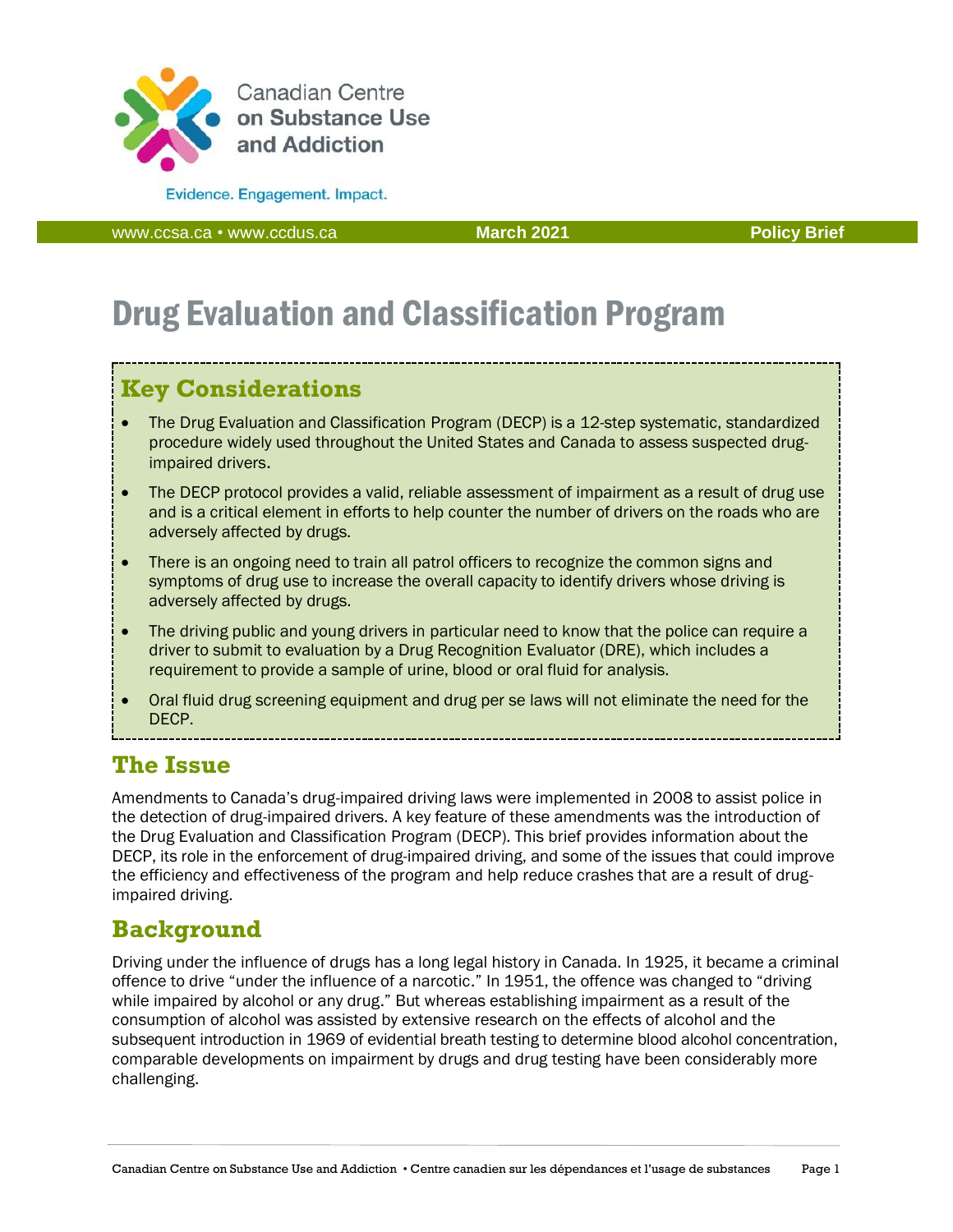Almost four decades after the introduction of the breathalyzer, the DECP was added to the *Criminal Code* of Canada in 2008 to facilitate the enforcement of drug-impaired driving legislation. The amendments gave police the authority to demand that a driver suspected of being impaired by a drug submit to an evaluation by a Drug Recognition Expert<sup>1</sup> (DRE), an officer trained and certified to administer the DECP. On the basis of the evaluation, the officer can demand the suspect provide a sample of blood, urine or oral fluid for analysis of drug content. The purpose of these amendments was to enhance the detection and prosecution of drug-impaired drivers.

The DECP originated in Los Angeles in the 1970s. At that time, police officers were routinely arresting drivers who showed gross signs of impairment but were not under the influence of alcohol. Field tests of impairment were combined with accepted medical knowledge of drug effects to devise a systematic and standardized procedure to detect driver impairment as a result of the use of drugs. The resultant 12-step protocol involves a series of psychophysical tests (e.g., walk and turn, finger to nose), eye examinations (e.g., pupil size, presence of nystagmus or the involuntary jerking of the eyes), a breath alcohol test, measures of temperature, blood pressure and pulse, interviews and other observations. Following the evaluation, the DRE forms an opinion about the suspect's ability to operate a vehicle safely and which of seven classes of drugs is most likely responsible for the impairment (see sidebar). The final step of the evaluation is a demand for the suspect to provide a

sample of blood, urine or oral fluid for analysis of drug content. Toxicological evidence of the use of a class of drugs consistent with the signs and symptoms observed by the DRE is an important piece of evidence required to link the observed signs and symptoms of impairment to the use of the specified category of drug.

Training in the DECP requires successful completion of an intensive two-week program, followed by a written examination and the completion of 12 drug evaluations. Officers who meet the requirements are certified as DREs by the International Association of Chiefs of Police. Continuing education and completion of at least four evaluations every two years are required to maintain certification.

### **What the Evidence Says**

#### Drug Categories

- Central nervous system (CNS) depressants (sedatives, hypnotics)
- Inhalants (paint thinner, glue, nitrous oxide)
- Dissociative anesthetics (PCP, ketamine)
- Cannabis (marijuana, hashish)
- CNS stimulants (cocaine, methamphetamine)
- Hallucinogens (LSD, ecstasy, peyote)
- Narcotic analgesics (oxycodone, heroin, morphine)

Although based on known signs and symptoms of drug use, it is essential to demonstrate the extent to which the 12-step assessment procedure provides a valid, reliable and accurate means by which to identify persons who are impaired by different categories of psychoactive drugs. Both laboratory and field studies have examined the accuracy of evaluations conducted by police officers trained in the DECP.

A small number of laboratory studies have measured the effectiveness of the DECP. These studies involved the administration of a set dose of a common drug (e.g., amphetamine, marijuana, diazepam, cocaine, codeine) to volunteers who were subsequently examined by experienced DREs (Bigelow, Bickel, Roache, Liebson, & Nowowieski, 1985; Heishman, Singleton, & Crouch, 1996, 1998). In general, the results showed that officers were able to detect impairment and identify impairment

<sup>1</sup> Also referred to as a Drug Recognition Evaluator.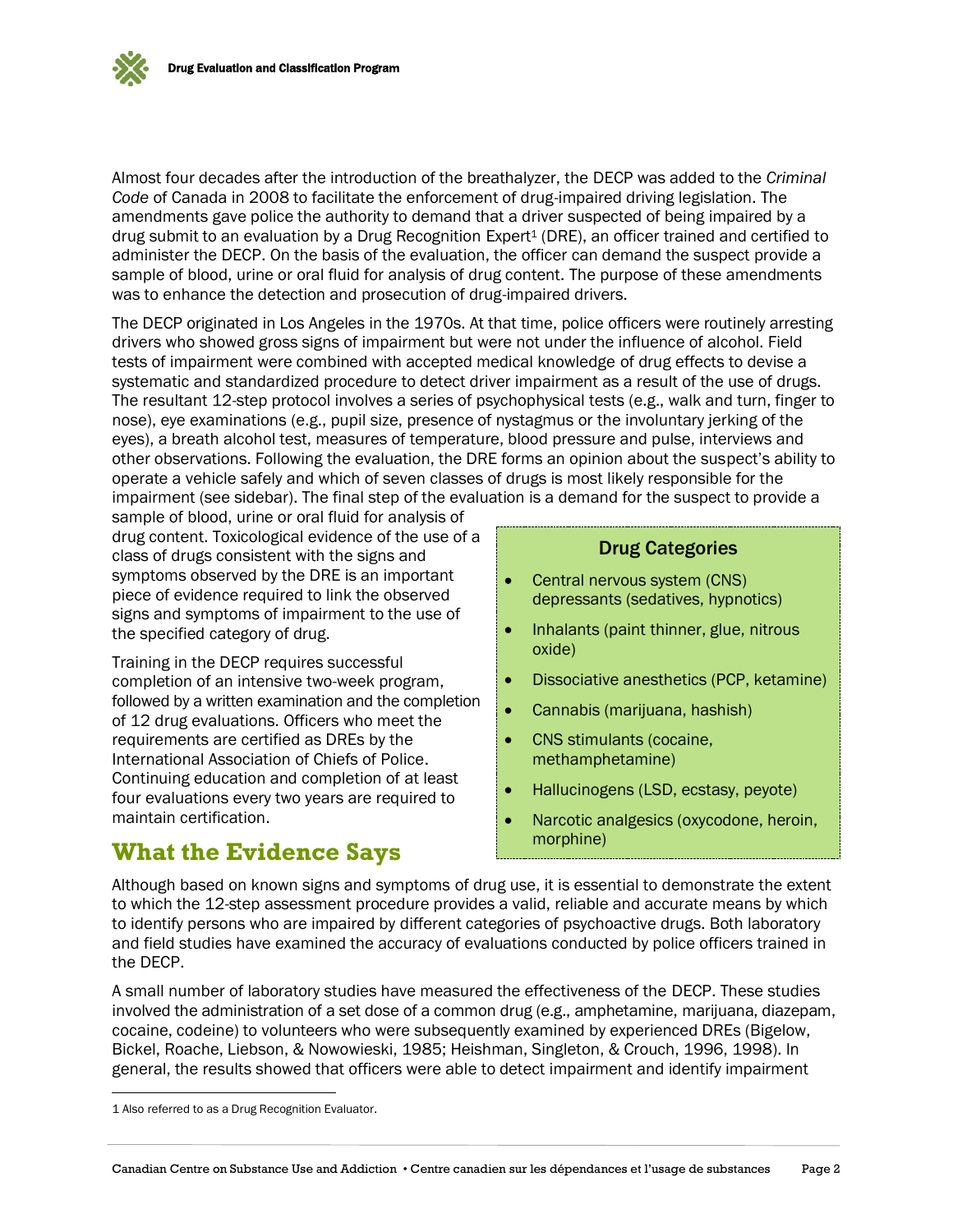

associated with the class of drugs administered with a modest degree of accuracy (43% to 62%). A review of these studies noted that in many cases subjects were assessed as not being impaired (Beirness, LeCavalier, & Singhal, 2007). This assessment was likely the result of the relatively low doses of drugs administered. In addition, the time available for the evaluation was limited, not all 12 steps were included, and DREs were often instructed to indicate a drug class even if they were not as confident about their judgment as they would normally be in an actual field situation.

Although not as scientifically rigorous as experimental studies, field enforcement studies benefit from using evaluations of suspected drug-impaired drivers performed under real-world enforcement conditions. In these studies, the category of drug identified by the evaluating officer is compared with the drug category identified through toxicological analysis of a bodily fluid sample. A review of these studies found that DREs accurately identified the category of drug or drugs responsible for the observed impairment 75% to 90% of the time (Beirness et al., 2007).

The only Canadian study to assess the accuracy of the DECP examined 1,349 drug influence evaluations and the results of toxicological tests to determine drug use. In 94.8% of cases, the drug category identified by the evaluating officer matched the drug category identified by toxicological analysis (Beirness, Beasley, & LeCavalier, 2009).

The reliability of DRE evaluations — that is, the extent to which different officers would come to the same conclusion about the category of drug used if they were to evaluate the same subject – has also been assessed (Beirness, Beasley, & LeCavalier, 2008). For this study, a random sample of certified DREs were each sent the same set of 23 completed drug influence evaluation forms from existing police cases. All identifying information and the original DRE's opinion about drug category were removed. Overall agreement among DREs on the category of drugs used was 71.2%, indicating that if the same individual was evaluated by 10 different DREs, seven would come to the same conclusion about the category of drug used. Given the restricted information provided to the DREs participating in the study, the rate of agreement among officers was considered a conservative estimate of reliability.

Recent studies have also examined the predictive value of the signs and symptoms assessed as part of a DRE evaluation (Porath-Waller, Beirness, & Beasley, 2009; Porath-Waller & Beirness, 2010; Porath & Beirness, 2019). These studies determined that a combination of clinical and psychophysical indicators included in the DECP evaluation was able to distinguish among and accurately predict the drug categories and drug combinations examined, thereby providing evidence of the value of the tests that comprise the DECP.

Together, the research provides strong evidence that the signs and symptoms assessed using the 12-step DECP provide a valid and reliable evaluation of impairment as a result of drug use.

### **Current Status in Canada**

Statistics Canada reported that there were 85,673 impaired driving incidents in 2019, of which 6,453 (7.5%) were related to drugs and 4,618 (5.3%) involved both alcohol and drugs (Moreau, Jaffray, & Armstrong, 2020). Given that 10% of nighttime drivers test positive for drug use (Beirness, 2019) and that the percentage of driver fatalities involving drugs (43.5%) has been shown to exceed that involving alcohol (26.2%) (Beirness et al., 2021), it would appear that a substantial proportion of drug-impaired drivers are going undetected.

Since the 2008 amendments to the *Criminal Code*, one of the major challenges to the DECP has been training a sufficient number of officers across Canada to conduct evaluations of drivers suspected of being impaired by drugs. The training and certification program is intensive, demanding,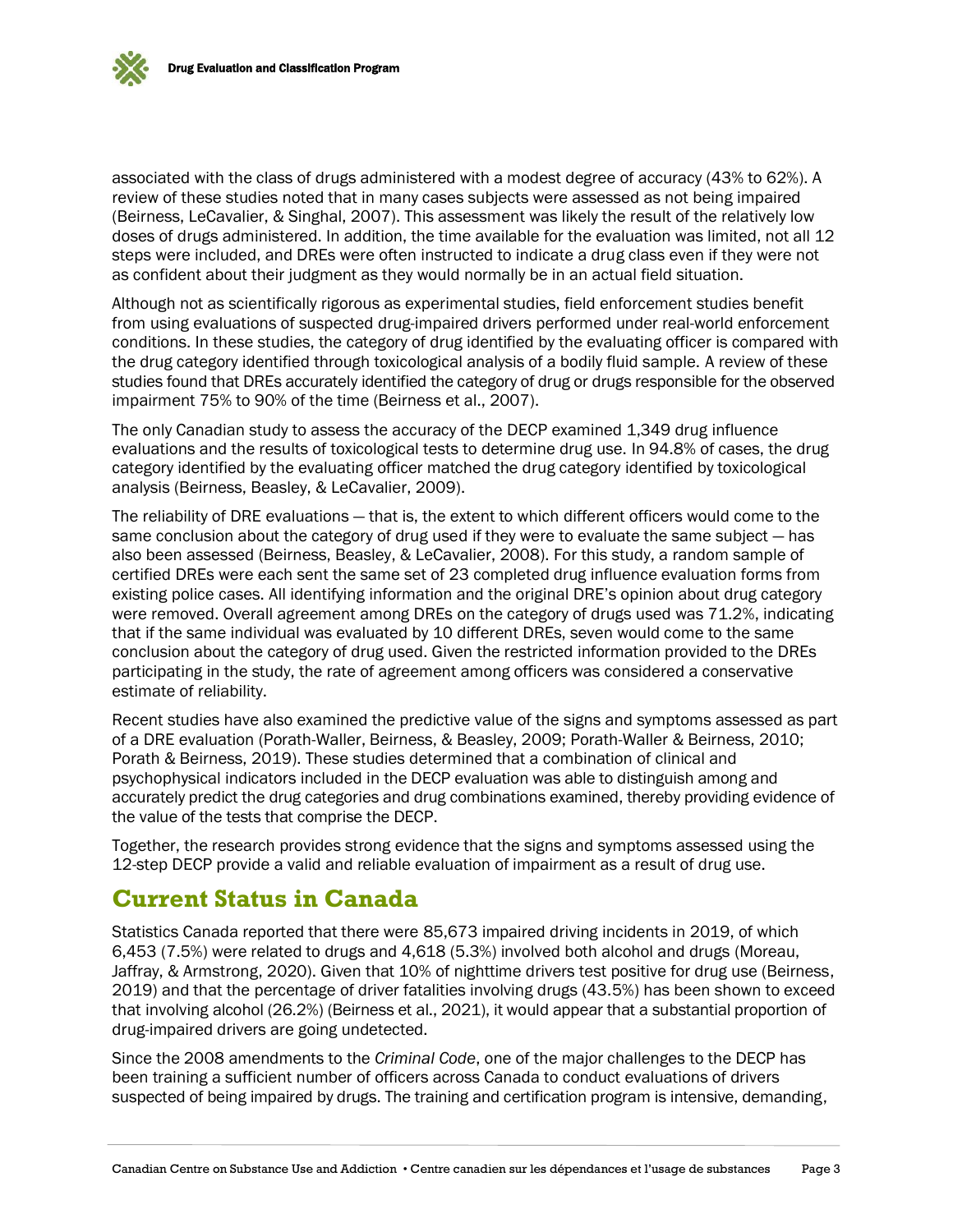and requires commitment and dedication. Training also involves considerable expense, not the least of which is the loss of officers from active duty for the duration of training.

There are currently 1,077 certified DREs in Canada.<sup>2</sup> A needs assessment conducted in 2009 estimated that Canada requires between 1,800 and 2,000 DREs. This estimate was based on the experience with the DRE program in the United States, where it was determined that the optimum number of DREs in a state was about 6 per 100,000 population or about 3% of all police officers (LeCavalier & Beirness, 2009).

Another challenge has been acceptance of DECP evidence by the courts. Whereas the substantial body of evidence relating alcohol impairment to a breath alcohol reading of 80 mg/dL or over has served to set a clear standard that is well accepted, the same degree of confidence has yet to be established for cases of impaired driving involving drugs. However, in February 2017, the Supreme Court of Canada ruled that a DRE's opinion could be admitted as expert evidence without first submitting to an examination of the DRE's qualification and a preliminary examination of the evidence (*R. v. Bingley*, 2017). Recent amendments to the *Criminal Code* reflect this Supreme Court ruling and clearly state that the opinion of the evaluating officer is admissible in evidence without qualifying the evaluating officer as an expert.

Part of the challenge in proving drug-impaired driving pertains to the evidence of drug use. The final step in the DECP protocol is the collection of a sample of bodily fluid that is sent to a forensic toxicology laboratory for analysis of drug content. The purpose of the toxicological analysis of the sample is to confirm that the subject has consumed a substance within the drug category deemed by the evaluating officer to have caused the observed impairment. In Canada, it is common practice to collect a urine sample to send to the laboratory for analysis. Urine samples provide evidence of drug use, but in some cases, metabolites of certain drugs can be detected in urine for several days after use. The persistence of metabolites can raise questions about whether the substance detected was actually responsible for the impairment observed.

Blood is the preferred medium for evaluating the presence and concentration of drugs in the body. The time between the arrest and the blood draw can have a substantial impact on the drug level. Contributing to the delay was the fact that blood samples had to be drawn under the supervision of a qualified medical practitioner, often at a hospital. Recent amendments to the *Criminal Code,* however*,* now allow blood samples to be drawn by a person designated as a qualified technician. This amendment should facilitate the collection of blood samples in timely manner.

### **What Other Countries Are Doing**

In the United States, the National Highway Traffic Safety Administration provides support to the International Association of Chiefs of Police to manage the DECP. All 50 states have an active DECP. In 2018, there were 9,116 certified DREs in the U.S. who collectively recorded 31,247 enforcement evaluations (International Association of Chiefs of Police, 2019). Police officers from other countries (e.g., United Kingdom, Germany, Australia, China, Guam and Hong Kong) have attended the DRE training course, but none of these countries has a formal DECP.

<sup>&</sup>lt;sup>2</sup> As of January 2021. Personal communication, National DRE Program, January 15, 2021. The number of certified DREs fluctuates as a result of ongoing training, retirements, promotions and transfers. The training of new DREs in 2020 was interrupted by the COVID-19 pandemic.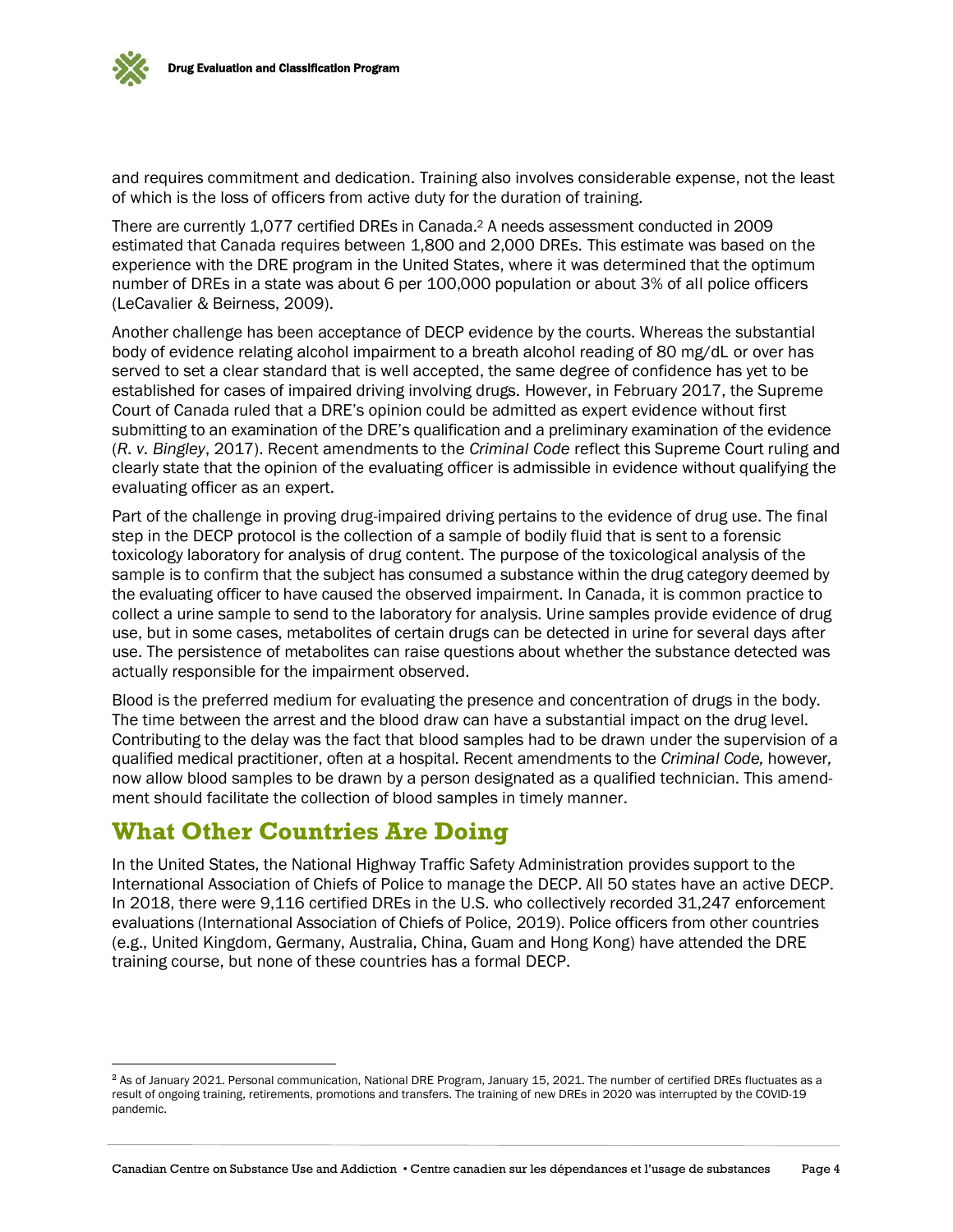

## **Options for Improvement**

#### *Training and Certification*

The legalization and regulation of cannabis for non-medical purposes requires a full complement of certified DREs to provide a strong enforcement presence to deter individuals from driving after using cannabis and to deal effectively with those who do. Training, certification and continuing education, as well as operational and administrative functions, require stable national and provincial/territorial funding at a level consistent with the magnitude of the problem and sufficient to substantially improve the safety of all Canadians.

Not all police officers need to be trained as DREs. At the very least, however, there should be a DRE available at all times to conduct evaluations. In addition, all patrol officers should be able to recognize the signs and symptoms of drug use and conduct a Standardized Field Sobriety Test to assess driver impairment at roadside (Porath-Waller & Beirness, 2014). A brief training program on drugs and their effects can facilitate the identification of potential drug-impaired drivers who can then be referred to a DRE for a more formal evaluation. According to the International Association of Chiefs of Police, U.S. states that have implemented advanced drug-driving detection training have greatly increased the number of DRE evaluations conducted and drug-impaired driving charges laid (International Association of Chiefs of Police, 2014). A similar program in Canada, known as Drugs that Impair, is available for officers to enhance their skills in identifying potential drug-impaired drivers who can then be assessed by a certified DRE.

#### *Toxicology*

Toxicology is a critical element in the enforcement and adjudication of drug-impaired driving. Determining the type of substances affecting driver performance requires a sample of body fluid (preferably blood) as close to the time of driving as possible. The capacity of toxicology laboratories needs to keep pace with the rising number of drug-impaired driving cases. Toxicologists not only conduct the analysis of samples, but often are required to interpret their findings in court. Testifying in court can place tremendous demands on resources. Toxicology laboratories require support to increase their capacity to handle the workload created by the volume of samples and the demands for expert testimony in court.

#### *Crown and Judiciary Education*

Drug-impaired driving cases can present a number of challenges. Prosecutors and the judiciary may be unfamiliar with the types of evidence presented in these cases (e.g., DECP evaluations, toxicology results) and the types of impairment induced by different categories of drugs. Continuing educational programs developed and presented by experts in the field would serve to enhance understanding of the numerous issues and facilitate the adjudication of cases.

#### *Public Awareness and Education*

Drivers, especially young drivers, need to be aware that many types of drugs (illicit, prescription and over-the-counter) can impair one's ability to operate a vehicle safely and that police have the authority and the tools (including the DECP) to assist in the detection of drug-impaired drivers. Drivers also need to understand that the nature of drug impairment can differ substantially from that caused by alcohol. Special targeted communications and public education efforts using social media and other tools should be undertaken to enhance awareness among high-risk groups.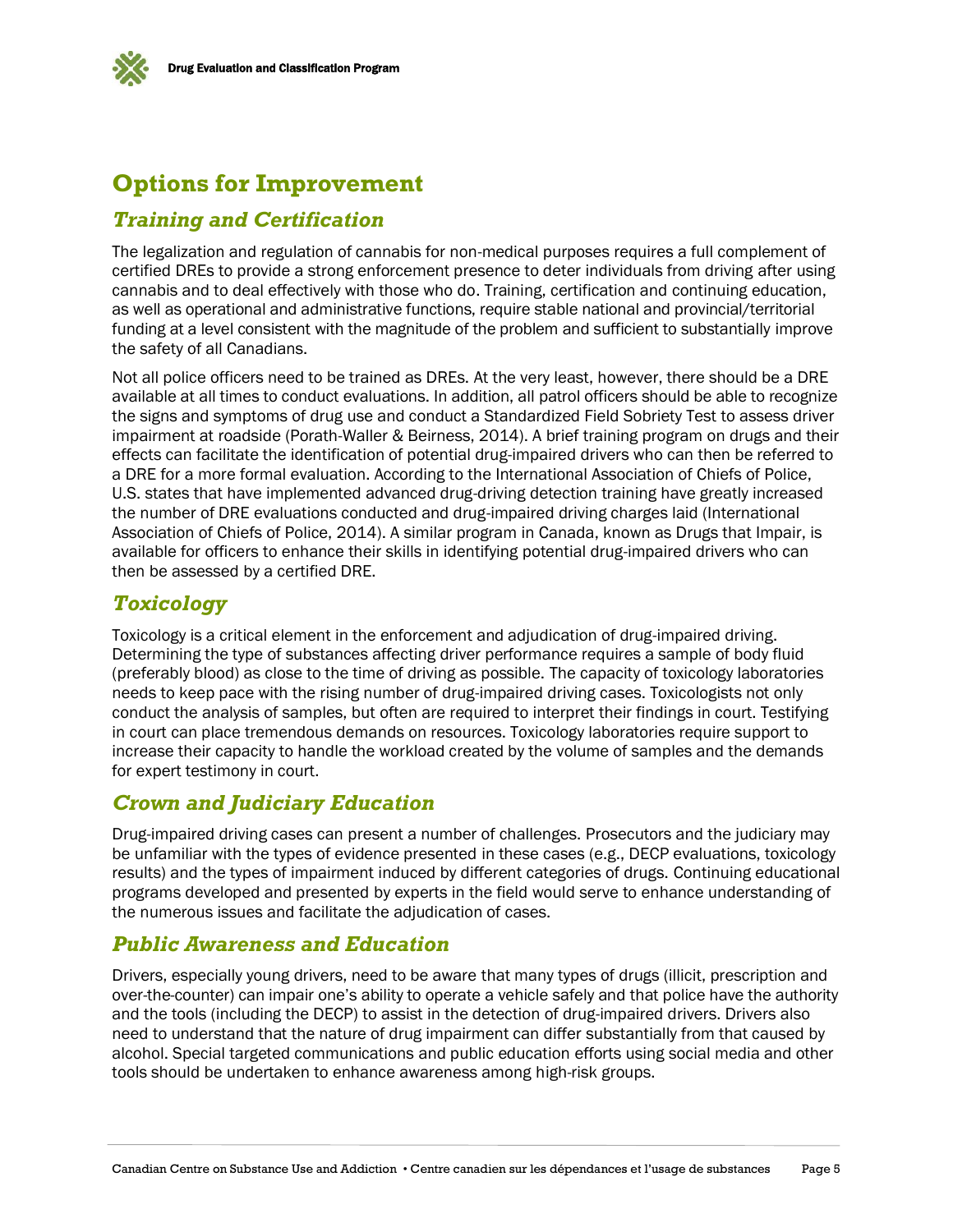



## References

- Beirness, D.J. (2019). *A compilation of jurisdictional roadside surveys conducted prior to cannabis legalization*. Ottawa, Ont.: Canadian Council of Motor Transport Administrators.
- Beirness, D.J., Beasley, E.E., & LeCavalier, J. (2008). The accuracy and reliability of DRE evaluations in Canada. Paper presented at the 18<sup>th</sup> Canadian Multidisciplinary Road Safety Conference, Whistler, B.C.
- Beirness, D.J., Beasley, E.E., & LeCavalier, J. (2009). The accuracy of evaluations by Drug Recognition Experts in Canada. *Canadian Society of Forensic Sciences Journal*, *42*(1), 75–79.
- Beirness, D.J., Gu, K.W., Lowe, N.J., Woodall, K.L., Desrosiers, N.A., Cahill, B., Porath, A.J., & Peaire, A. (2021). Cannabis, alcohol and other drug findings in fatally injured drivers in Ontario. *Traffic Injury Prevention, 22*(1), 1–6.
- Beirness, D.J., LeCavalier, J., & Singhal, D. (2007). Evaluation of the Drug Evaluation and Classification Program. A critical review of the evidence. *Traffic Injury Prevention*, *8*(4), 368–376.
- Bigelow, G.E., Bickel, W.E., Roache, J.D., Liebson, I.A., & Nowowieski P. (1985). *Identifying types of drug intoxication: Laboratory evaluation of the subject examination procedure*. DOT HS 806 753. Washington, DC: National Highway Traffic Safety Administration.
- Heishman, S.J., Singleton, E.G., & Crouch, D.J. (1996). Laboratory validation study of Drug Evaluation and Classification Program: Ethanol, cocaine, and marijuana. *Journal of Analytical Toxicology*, *20*, 468–483.
- Heishman, S.J., Singleton, E.G., & Crouch, D.J. (1998). Laboratory validation study of Drug Evaluation and Classification Program: Alprazolam, d-amphetamine, codeine, and marijuana. *Journal of Analytical Toxicology*, *22*, 503–514.
- International Association of Chiefs of Police. (2014). *The 2013 Annual Report of the IACP Drug Recognition Section*. Alexandria, VA: Author.
- International Association of Chiefs of Police. (2019). *The 2018 Annual Report of the IACP Drug Recognition Section*. Alexandria, VA: Author.
- LeCavalier, J.G., & Beirness, D.J. (2009). *DRE needs assessment model*. Ottawa, Ont.: Canadian Centre on Substance Abuse.
- Moreau, G., Jaffray, B., & Armstrong, A. (2020, Oct. 29). Police-reported Crime Statistics in Canada, 2019. *Juristat* (Catalogue no. 85-002-X). Ottawa, Ont.: Statistics Canada.
- Porath, A.J., & Beirness, D.J. (2019). Predicting categories of drugs used by suspected drug-impaired drivers using the Drug Evaluation and Classification Program tests. *Traffic Injury Prevention*,20(3), 255–263.
- Porath-Waller, A.J., & Beirness, D.J. (2014). An examination of the validity of the Standardized Field Sobriety Tests in detecting drug impairment using data from the Drug Evaluation and Classification Program. *Traffic Injury Prevention*, *15*, 125–131.
- Porath-Waller, A.J., & Beirness, D.J. (2010). Simplifying the process for identifying drug combinations by Drug Recognition Experts. *Traffic Injury Prevention*, *11*, 453–459.
- Porath-Waller, A.J., Beirness, D.J., & Beasley, E.E. (2009). Toward a more parsimonious approach to Drug Recognition Expert evaluations. *Traffic Injury Prevention*, *10*, 513–518.

*R. v. Bingley*, 2017 SCC 12, 170 (2017).